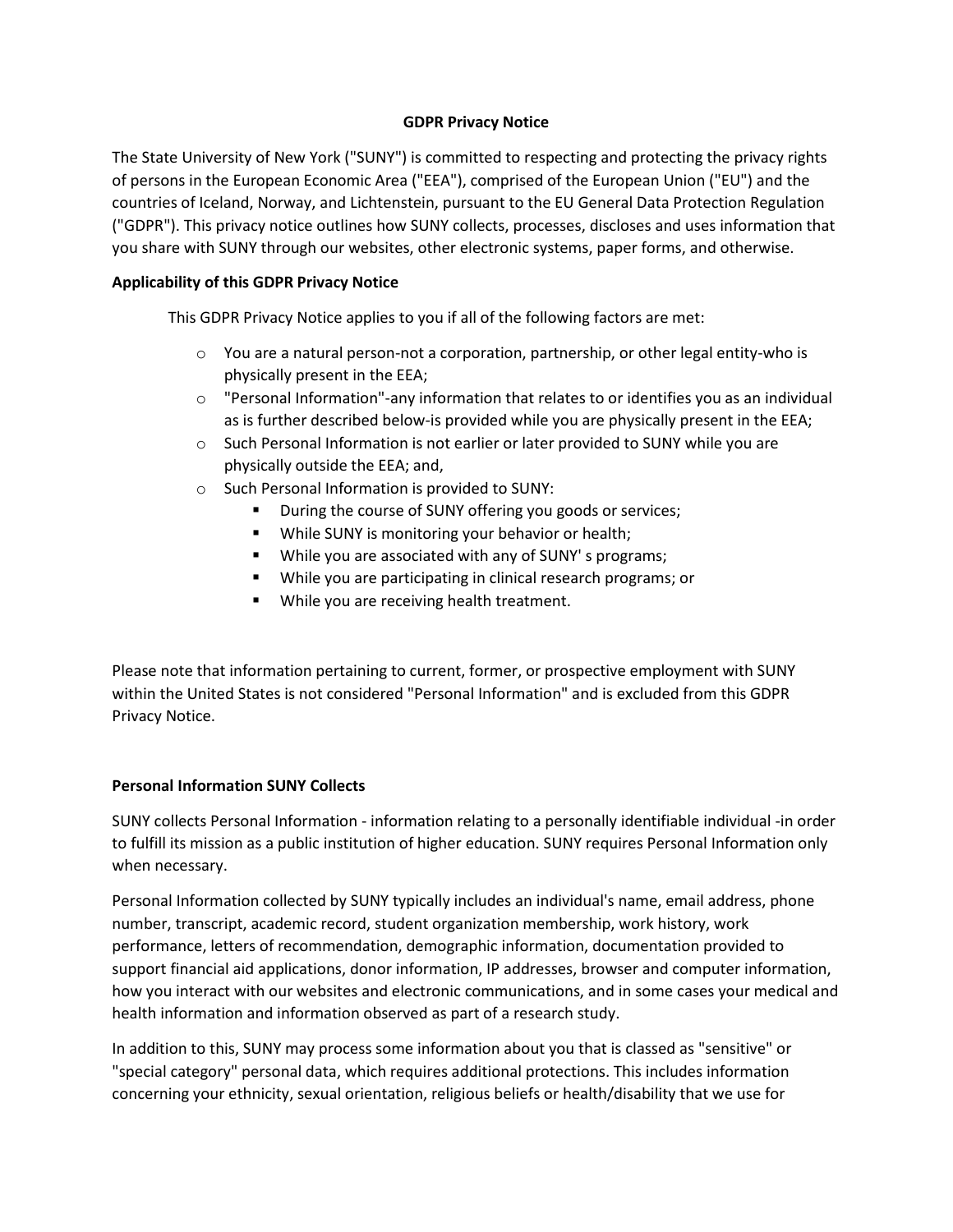planning and monitoring purposes, or in order to provide care, help or suitable adjustments. For certain courses of study, other sensitive information may be processed, such as information about past criminal convictions, working with children or vulnerable adults, and your fitness to practice in certain regulated professions.

Access to, and the sharing of, your "sensitive" personal data are carefully controlled. You will normally be given further details about our use of any such data when we collect it from you.

# **Legal Basis for Processing Your Personal Information**

SUNY' s processing activities of your Personal Information may rely on different lawful grounds depending on the circumstances. Generally speaking, we typically rely upon one or more of the following lawful bases to process your Personal Information under the GDPR:

- Necessity to enter or for the performance of a contract ( e.g., online applications, information provided when enrolling, or for payment information to pay tuition)
- Necessity of SUNY' s legitimate interests or those of third parties ( e.g., evaluate. candidates for admissions, financial aid, housing, and/or maintain a community for alumni)
- Necessity of SUNY's compliance with legal requirements imposed by state or federal law
- Consent (e.g., for the research projects you may participate in; for processing of special categories of personal data)

We consider the processing of your Personal Information to be either necessary for the performance of our contractual obligations with you (e.g. to manage your education, student experience and welfare while studying at SUNY), necessary for compliance with a legal obligation (e.g., visa monitoring), necessary for the performance of tasks we carry out in the public interest ( e.g., teaching and research), or necessary for the pursuit of the legitimate interests of SUNY or an external organization (e.g., to enable your access to external services). SUNY requires you to provide us with any information we reasonably ask for to enable us to administer our relationship with you. If we require your consent for any specific use of your personal information, we will collect it at the appropriate time, and you can withdraw this at any time. Where we ask for any "sensitive" information, such as that concerning your ethnicity, sexual orientation, religious beliefs or health/disability, you will normally have the option to refuse your consent by not supplying it.

## **How SUNY Obtains Personal Information**

SUNY obtains your Personal Information:

- From You, the Data Subject: SUNY may receive your Personal Information when you visit SUNY' s websites, apply for or attend classes or programs, apply for or take online courses, travel with SUNY to a location in the EEA, attend events sponsored by SUNY in the EEA, participate in clinical research, voluntarily or involuntarily receive medical treatment or services, or otherwise interact with SUNY in the EEA.
- From Third Parties: SUNY may also receive your Personal Information from third parties. Examples include, without limitation, exam scores received from testing agencies, and registration information received from third parties that administer online courses. SUNY also may receive information from other individuals or institutions who provide treatment and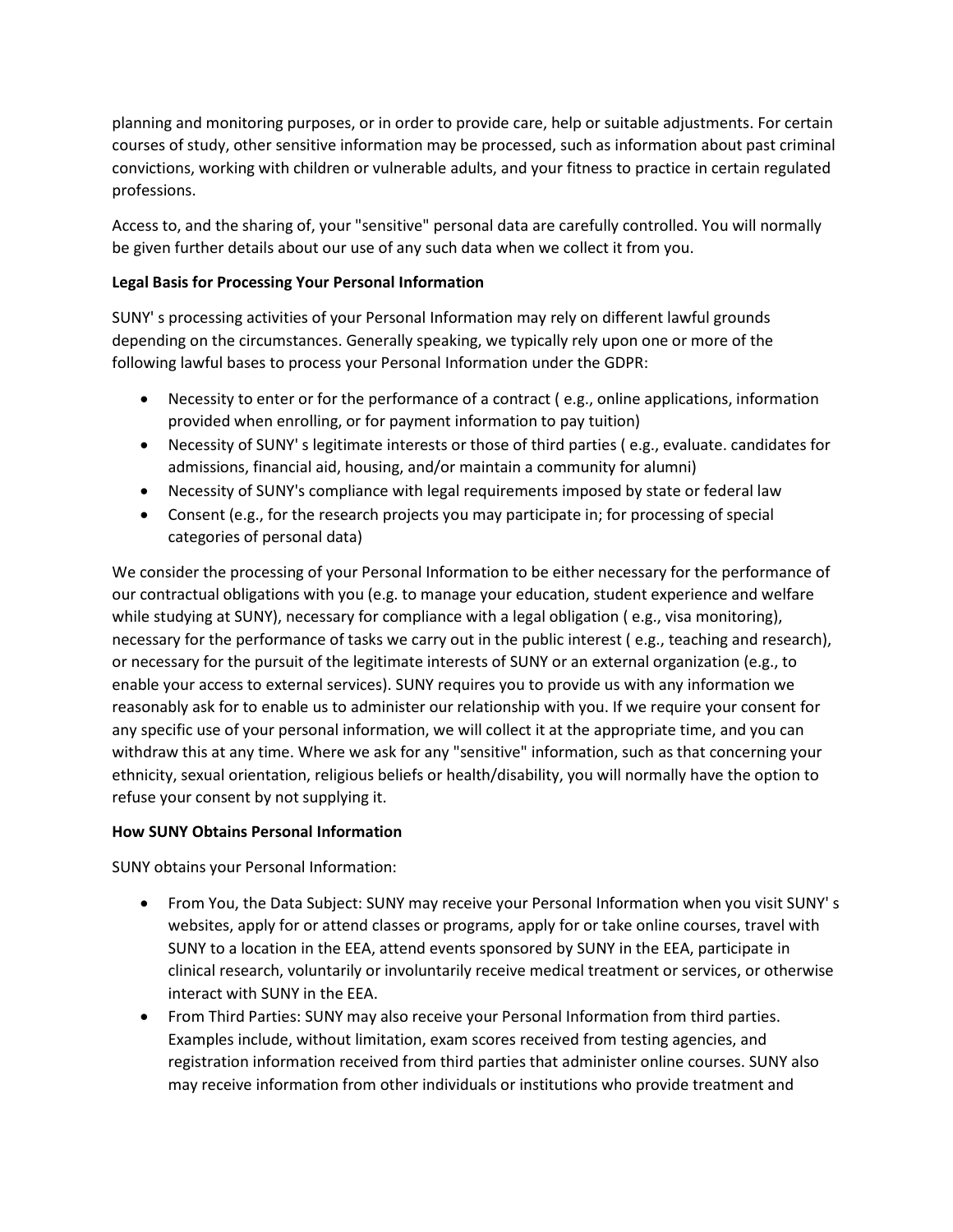services, from public health services, from law enforcement, and from other clinical researchers, as well as from those who process the information provided on behalf of these entities.

Certain Personal Information collected by SUNY is required for SUNY to be able to provide you with educational services, employment, or treatment as a patient. In the event you do not provide such information, SUNY may be unable to provide you with the requested services.

#### **Use of Personal Information**

How SUNY uses your Personal Information depends upon the context in which it was provided:

- Prospective Students SUNY uses your Personal Information in order to consider you for admission to a campus or a particular program, to award financial aid and merit-based scholarships, and to track the effectiveness of our communications and programs
- Students SUNY uses your Personal Information to provide you higher education services, comply with our legal obligations, enforce SUNY policies and procedures, and to improve the overall student experience on our campuses and effectiveness of our programs. Some examples of these include registering you for classes, tracking attendance, evaluating your academic performance, submitting required reports to federal and state regulatory authorities and our accrediting bodies, providing you with academic and career advising, providing housing and food services, evaluating student organizations, evaluating academic programs, and providing letters of recommendation and transcripts to prospective employers or other institutions.
- Alumni & Friends SUNY uses your Personal Information to track, maintain, and evaluate our relationship with you, provide you with communications and invitations to campus events, assist you with obtaining employment or admission to another educational institution or program, and to evaluate academic and employment outcomes.
- Prospective Employees SUNY uses your Personal Information to consider you for employment, evaluate the effectiveness of our recruitment programs, establish minimum requirements for positions, and to improve the attractiveness of SUNY as an employer
- Current Employees SUNY uses your Personal Information to perform necessary tasks related to your status as an employee, to contact the appropriate person in the event of an emergency, to investigate violations of SUNY policy, to improve the overall employment experience at SUNY.
- Patients SUNY uses your Personal Information to deliver health care services including billing and submission of claims to insurance companies, responding to your inquiries regarding your experience as a patient, complying with federal and state reporting requirements, and providing information to accrediting bodies
- Research Participants SUNY uses your Personal Information to fulfill the objectives of a particular research project, and to provide any promised compensation or other incentives

SUNY may use your Personal Information for other purposes and will provide you with specific information at the time such alternate use arises.

#### **Sharing of Your Personal Information**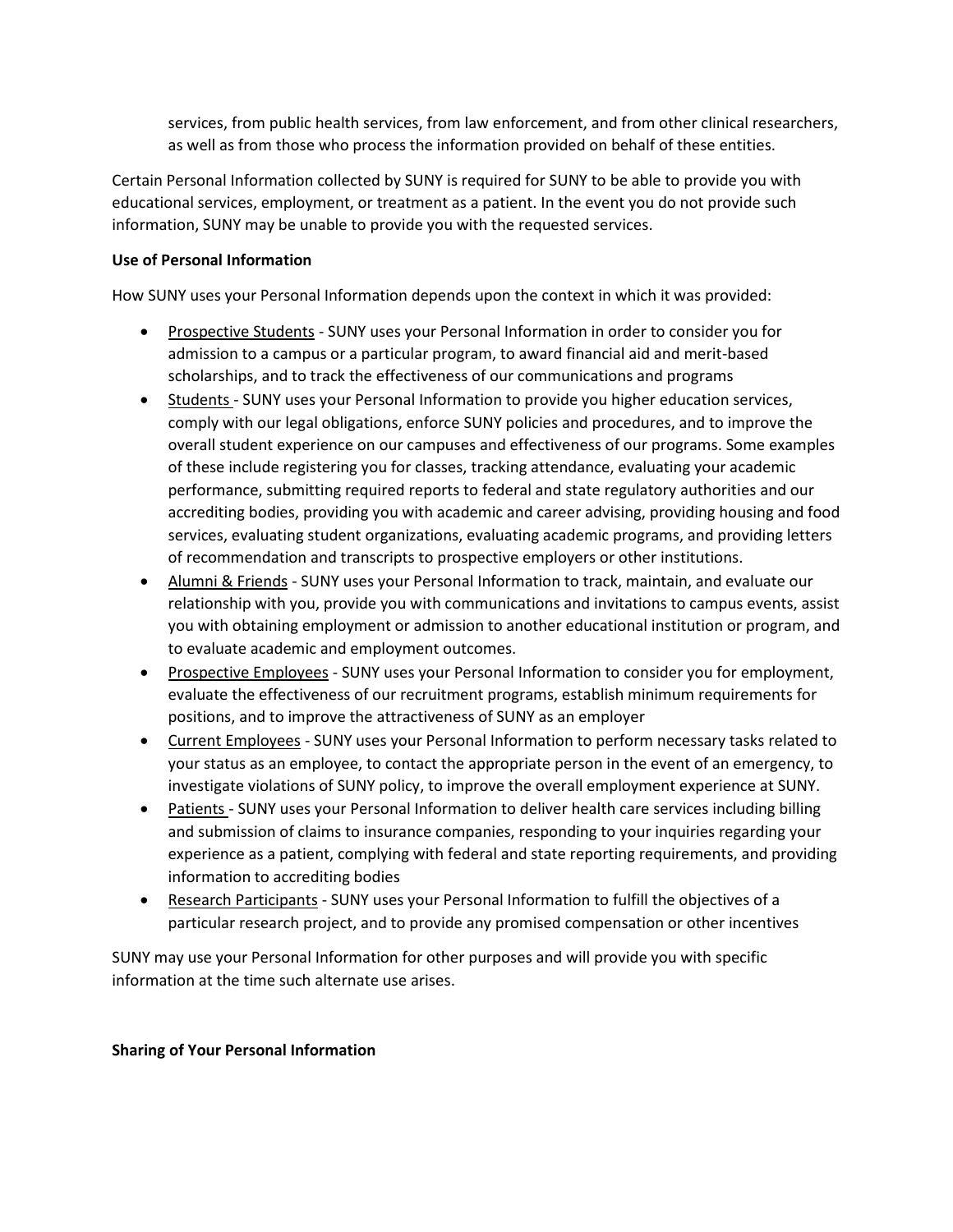SUNY does not sell your Personal Information and only shares your Personal Information with third parties ifthere is a legitimate institutional need to do so. SUNY may share your Personal Information with the following recipients:

- With SUNY System Administration and other campuses within the SUNY System in order to govern, administer, and improve the SUNY system.
- With SUNY's affiliated entities including the Research Foundation for the State University of New York, individual campus foundations, campus faculty student associations, and other affiliated entities in order to provide ancillary services.
- With SUNY' s service providers that need access to your Personal Information in order to provide SUNY with services necessary to fulfill SUNY' s mission or improve the SUNY student or employee experience.
- With accrediting agencies in order to obtain or maintain accreditations for SUNY's and its affiliates various programs.
- With the Federal, State, and local governments or regulatory authorities as required by law or as necessary to fulfill the mission of SUNY.

Please note that the University may provide anonymized data developed from Personal Information to third parties, such as government entities and research collaborators, and that such anonymized data is outside the scope of this GDPR Privacy Notice.

## **Your Rights Regarding your Personal Information**

SUNY is committed to facilitating the exercise of the rights granted to you by the GDPR in a timely manner. In the context of our processing activities that are subject to the GDPR, you have the following rights regarding your personal information:

- Access, correction and other requests You have the right to obtain confirmation of whether we process your personal data, as well as the right to obtain information about the personal data we process about you. You also have a right to obtain a copy of this data. Additionally, and under certain circumstances, you may have the right to obtain erasure, correction, restriction and portability of your personal data.
- Right to object You have the right to object to receiving marketing materials from us by following the opt-out instructions in our marketing emails, as well as the right to object to any processing of your personal data based on your specific situation. In the latter case, we will assess your request and provide a reply in a timely manner, according to our legal obligations.
- Right to withdrawal consent For all the processing operations that are based on your consent, you have the right to withdraw your consent at any time, and we will stop those processing operations as allowable by law.

In addition to the rights provided by the GDPR, you may also have rights with respect to your Personal Information pursuant to U.S. federal law, state law, and/or SUNY policy. These include, without limitation, policies pertaining to student education records and policies pertaining to certain health records that SUNY maintains.